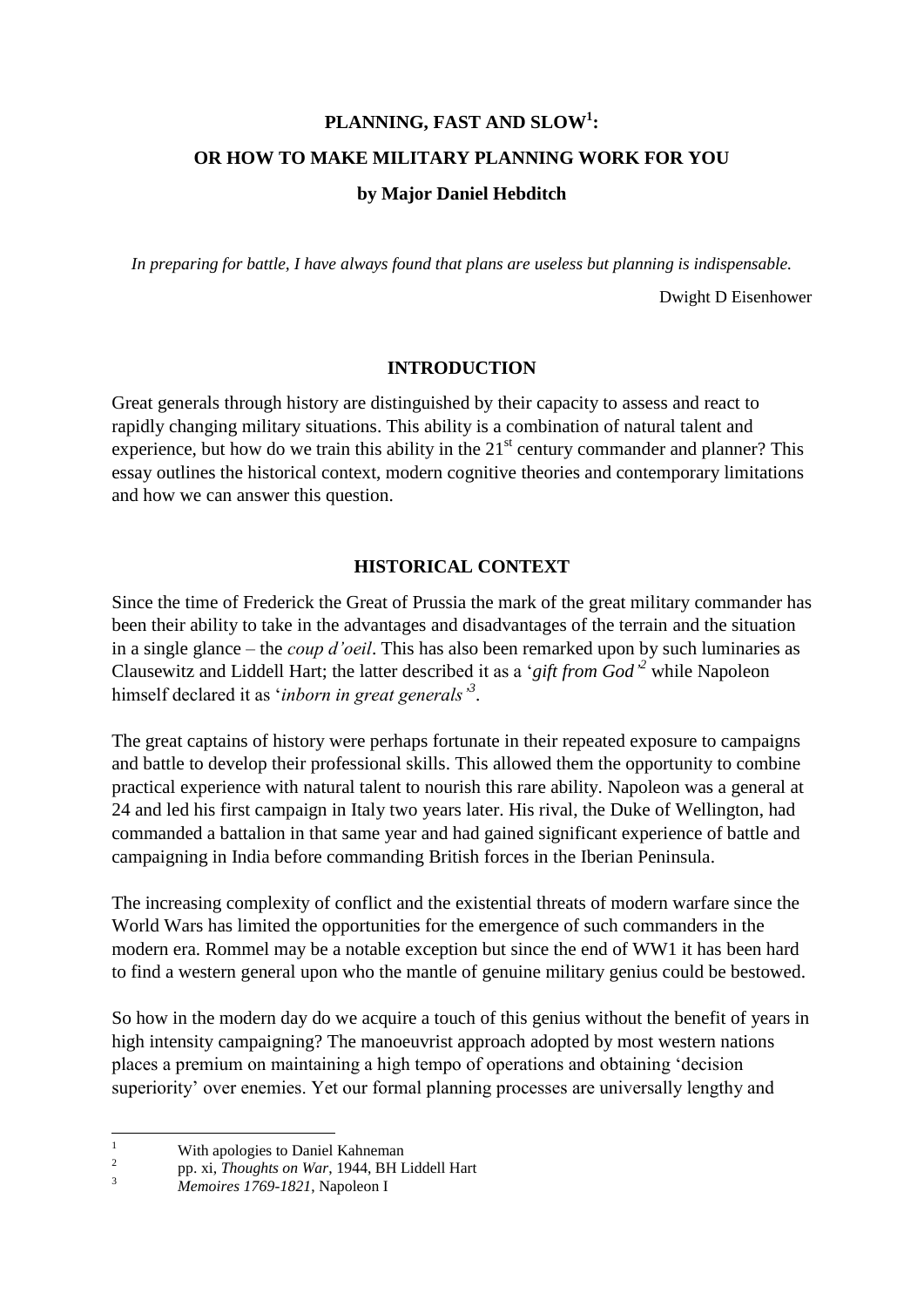process driven; on our training courses it is not uncommon spend a full 24 hours developing a relatively simple plan to be articulated in a ten minute back brief. In addition most require the development of volumes of product, including orders and overlays, to support the eventual planning outcomes.

During the conduct of these estimate processes most planners realise that they already have a likely course of action selected and are often going through the motions to justify it. Others may be struggling through an unfamiliar and unwieldy process to come up with a basic plan while failing to include many of the fundamental considerations. How can we make this process more effective?

#### **SYSTEM 1/SYSTEM 2**

Developments in cognitive psychology in the last few decades have derived theories of cognition which may assist military commanders. These describe the existence of two systems of thinking present in the human brain which have been labelled (somewhat unimaginatively) 'System 1' and 'System 2'. System 1 thinking is rapid and instinctive and is built on our previous experience. It is capable of dealing quickly with complex problems. System 2 thinking is controlled, rational, and systematic and is a slow process which is excellent for dealing with simple problems.

System 1 allows for rapid decision making but is poor at detail and is heavily reliant on previous experience to allow it to be effective. A good example is in the purchasing of a car – System 1 might lead you to buy a particular brand of sports car. System 2 planning would encourage you to examine characteristics, such as reliability, fuel consumption, insurance and servicing costs, more dispassionately. This might lead you to buy a more practical if prosaic vehicle. Therefore System 1 thinking needs to know when to switch to System 2 thinking in order to gain more systematic inputs.

System 2 thinking - controlled, rational and slow - has certain key physiological characteristics. Experiments have confirmed that people conducting System 2 thinking experience elevated heart rates and pupil dilation. There has also been observed the phenomenon of 'ego depletion', linked to increased consumption of glucose in the brain, that sees people that have conducted System 2 thinking recently less likely to repeat the experience soon after they have finished. In short System 2 thinking is hard work, time consuming and likely to lead to short cuts if it is needed to be repeated.

System 2 thinking in particular significantly reduces situational awareness. The brain is concentrating so hard on systematically breaking down and analysing a problem it effectively 'puts the blinkers on' to achieve this. In the *Invisible Gorilla* experiment, while watching a film clip of a short basketball game and being told to count the number of passes made, almost half of the people miss a person in a gorilla costume walk through the scene<sup>4</sup>. The

 $\frac{1}{4}$ pg 25, *Thinking, Fast and Slow*, Daniel Kahneman referencing C Chabris and D Simons *The Invisible Gorilla*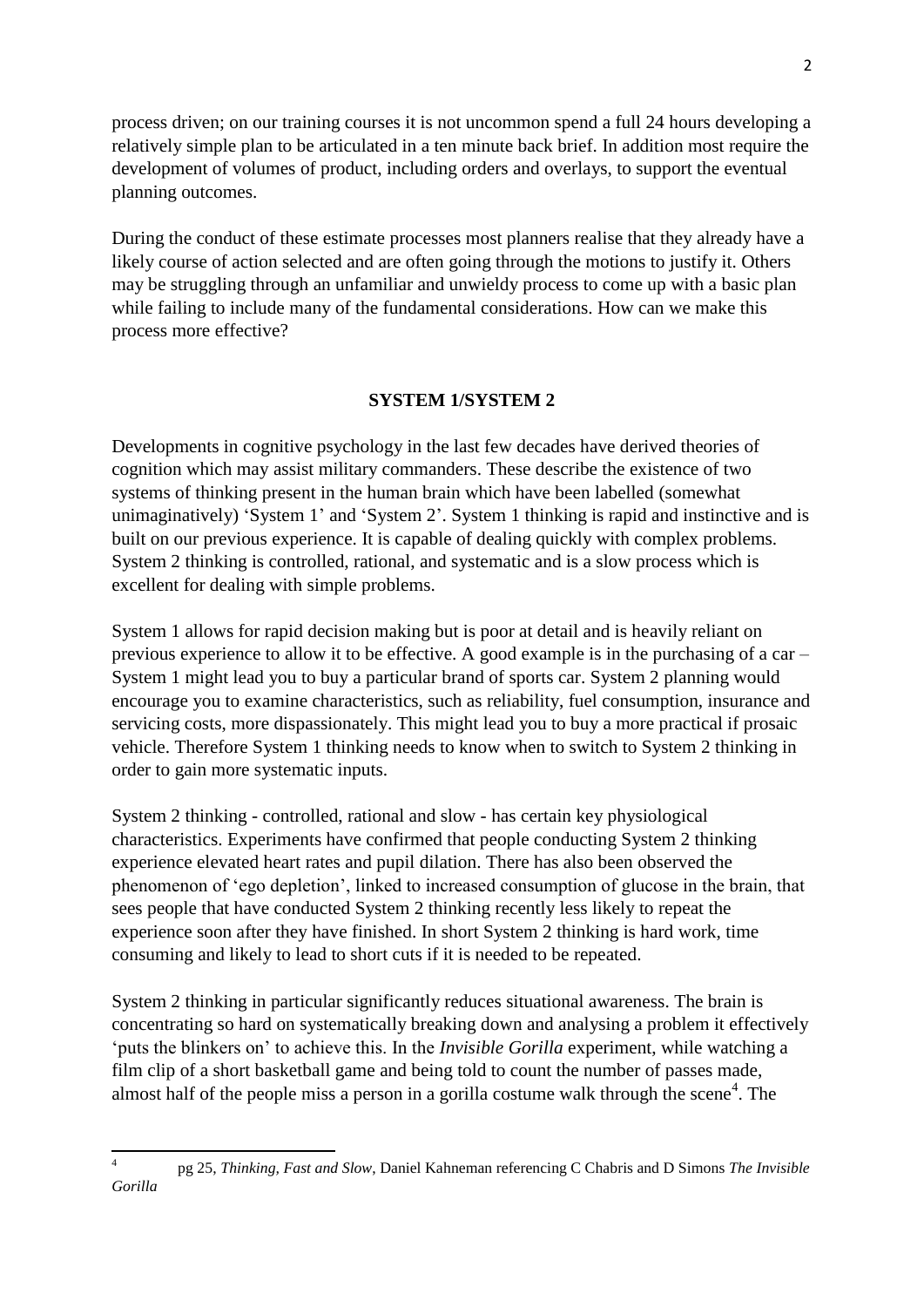implications are obvious for those operating in a fluid military environment when a dynamically changing situation may be missed with significant impacts.

While the challenges of System 2 thinking are acknowledged, it also plays a key role in educating System 1 thinking. This lies at the heart of Eisenhower's dictum about the value of planning. Once a situation has been thoroughly analysed and understood then changes in the situation can be rapidly assessed and a plan quickly modified by System 1 thinking without laboriously returning to the System 2 based analysis.

## **CONVERGENT AND DIVERGENT THINKING**

UK doctrine<sup>5</sup>, based on research from the University of Cranwell, introduces an additional variable into how people think. It recognises System 1 and 2 as non-conscious and conscious Means of Thinking. It also considers divergent and convergent Ways of Thinking. Divergent thinking takes into account a wide array of inputs and can include additional options, ideas and possibilities. Convergent thinking on the other hand reduces the number of additional factors to concentrate only on those that are most relevant to the problem. By combining these two factors we are able to see what sort of results are achieved by the way people think. This is shown in Figure 1 below:



Figure 1 – Ways and Means of Thinking

So to develop commanders and planners with the *coup d'oeil* what form of thinking should we require? Ultimately System 1/Convergent thinking will provide a commander, hopefully with sufficient System 2 experience behind them, who can execute their mission with tempo and a chance of achieving decision superiority. System 1/Divergent thinking may result in a commander who can rapidly devise innovative and creative plans. This may be hard to achieve through systematic, formal training and so it is likely that the former is the ideal goal for most soldiers.

 $\frac{1}{5}$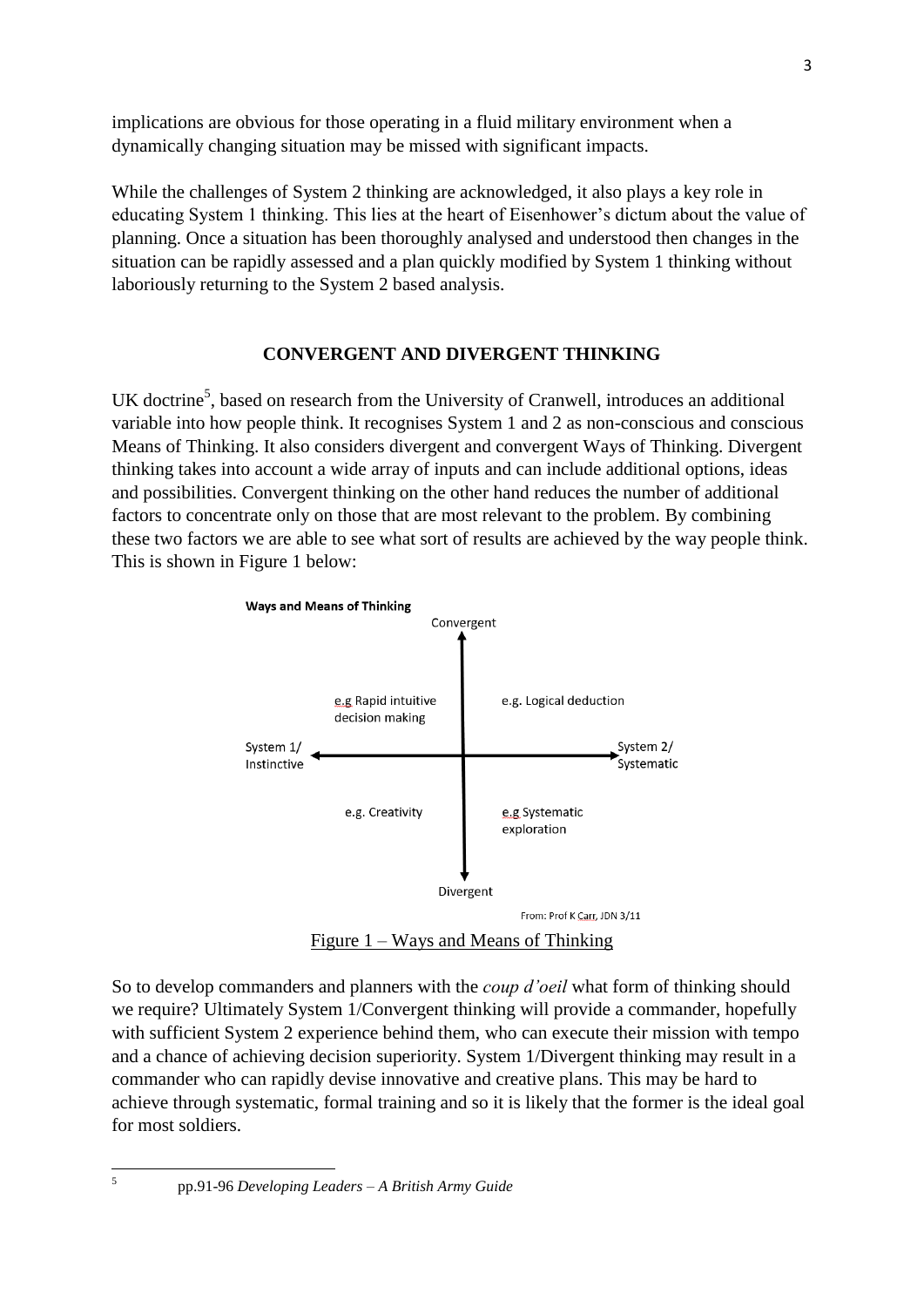### **MILITARY APPLICATIONS**

System 1 and System 2 thinking can plainly be aligned to military planning. System 1 thinking at its most highly developed is clearly a model for King Frederick's *coup d'oeil*, the ability for a commander to rapidly assimilate a situation and understand the military possibilities. It is well-primed System 1 thinking that will allow a commander to make sound and timely decisions.

One example of this is Major General Rupert Smith, the commander of the 1st British Armoured Division in the 1991 Gulf War (and later author of *The Utility of Force*), who deliberately decided not to plan his division's operations past the initial Forward Passage of Lines. He declared that he wanted to *'fight the battle not the plan'<sup>6</sup>* as the Iraqi reserve that was his objective would surely not be at its initial positions once the battle was underway. This decision was based on the strength of the analysis Smith and his staff had already conducted, combined with a Division which was well drilled and conditioned to expect to fight in a fluid situation.

Another example is the estimate produced by Brigadier Freddie de Guingand, the Chief of Staff of the 8th Army, prior to the 2nd Battle of El Alamein. His appreciation of the situation and outline of the proposed Operation Lightfoot stretches to a concise eight pages for an army level operation. In particular his assessment of the course of action likely taken by the *Panzer Armee Afrika* was a single paragraph, and ultimately proved accurate. By this stage in the war both sides knew each other's capabilities so well that only key changes or considerations needed to be analysed in depth. $<sup>7</sup>$ </sup>

The System 1 and System 2 cognition model also has a clear parallel in the process of joint and staff planning. Here the staff perform detailed and systematic planning, progressing through a number of steps shaped by periodic guidance provided by the commander based on his own appreciation of the situation. The staff provide the detailed analysis and number crunching 'mathematics' to ensure that the commander's more instinctive planning guidance can result in a workable plan. The time-poor commander himself is relying on his own experience and a truncated internal planning process, whilst remaining aware of his own internal biases.

As modern soldiers are likely to lack comprehensive exposure to the military situations in which they find themselves, they will be unable to rely on System 1 thinking in most situations. However relying on System 2 thinking during stressful situations will come with significant hazards as previously discussed, in particular the reduction of situational awareness, which will render a commander less likely to make good and timely decisions. Therefore deliberate System 2 thinking is required to build the capability of System 1, both in general, for example gaining proficiency with the planning process; and in particular, understanding specific enemy capabilities, terrain considerations and intent.

 $\frac{1}{6}$ 7

pp. 2-8, *AC71520 Operation Desert Sabre*

pp.428-435, *Pendulum of War: The Three Battles of El* Alamein, Niall Barr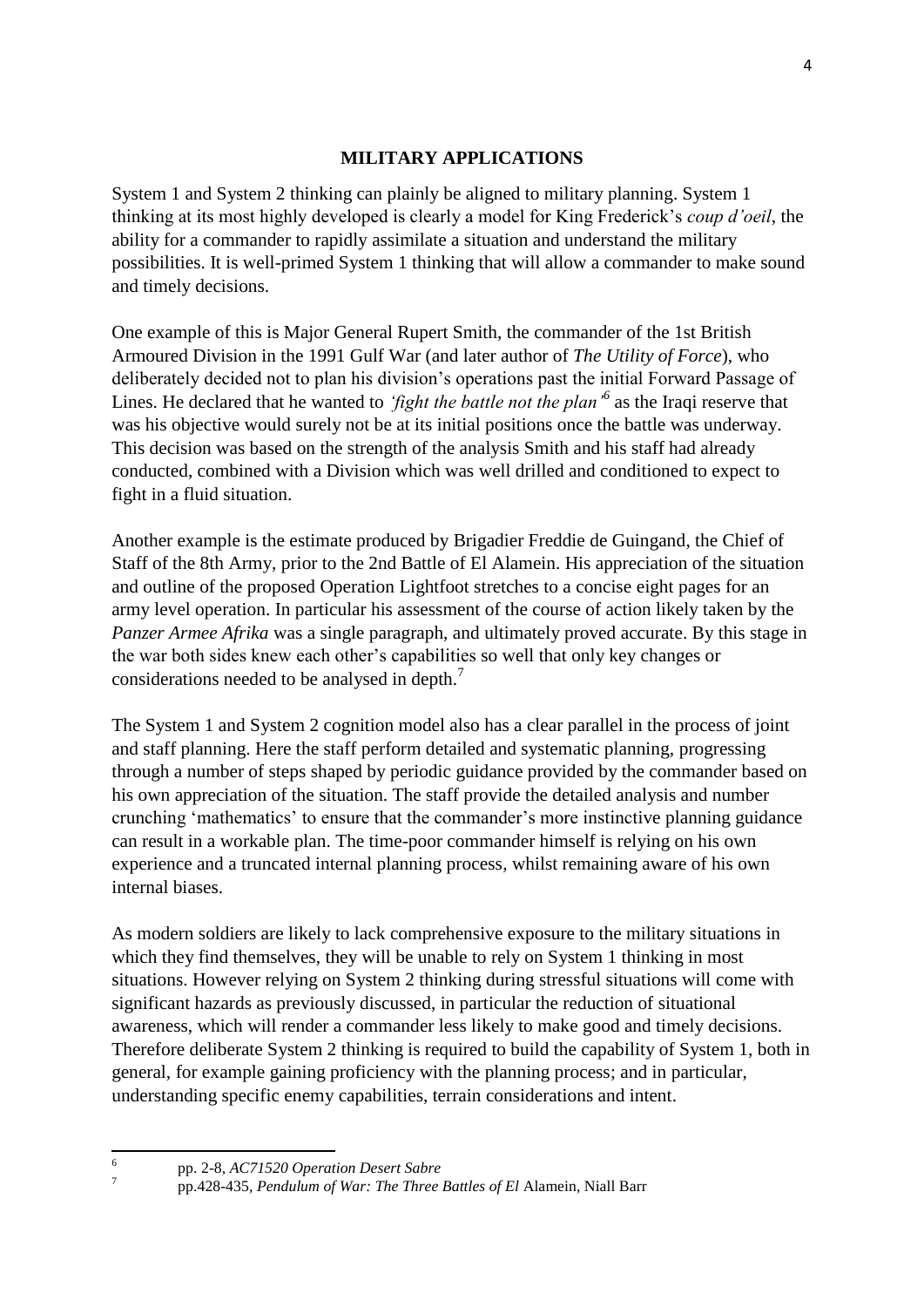#### **DEFINING TACTICAL ART AND SCIENCE**

The division between the 'science of tactics' and the 'art of tactics' is often discussed but is often poorly defined. Although there are obvious parallels with System 1 and System 2 as defined above, the mastery of the art of tactics is a key factor in developing the *coup d'oeil*.

One way of defining the science of tactics would be to look at this as the mastery of the understanding of your own force, the enemy and the operational environment. A thorough understanding of these factors should allow the development of sound 'blue focussed' plans, and their articulation through verbal and written means to pass them on to subordinates. These however are the very basics, without which a military planner cannot begin to come up with feasible courses of action.

The art of tactics sees the integration of disciplined analysis, founded on the basis of the science of tactics, into a plan aimed at defeating an enemy. This is where the good 'blue' plan developed by the science of tactics becomes a manoeuvrist plan capable of undermining the enemy's will to fight and defeating his plan. This can then be developed into an adaptive plan which can take a flexible, creative and unexpected approach to tactical planning. Ultimately this all builds intuition and the ability to develop plans that enable decision making under pressure. This is outlined in figure 2 below.



To get the best effects out of System 1 thinking we must also understand how the fundamentals of the art and science of tactics corresponds with the ways and means of thinking. The art of tactics clearly aligns with System 1 thinking, while the science of tactics accords more with System 2 thinking; but as already described without it System 1 thinking is likely to be unreliable. If we apply the model above to the ways and means of thinking we can achieve the correlation in figure 3 below.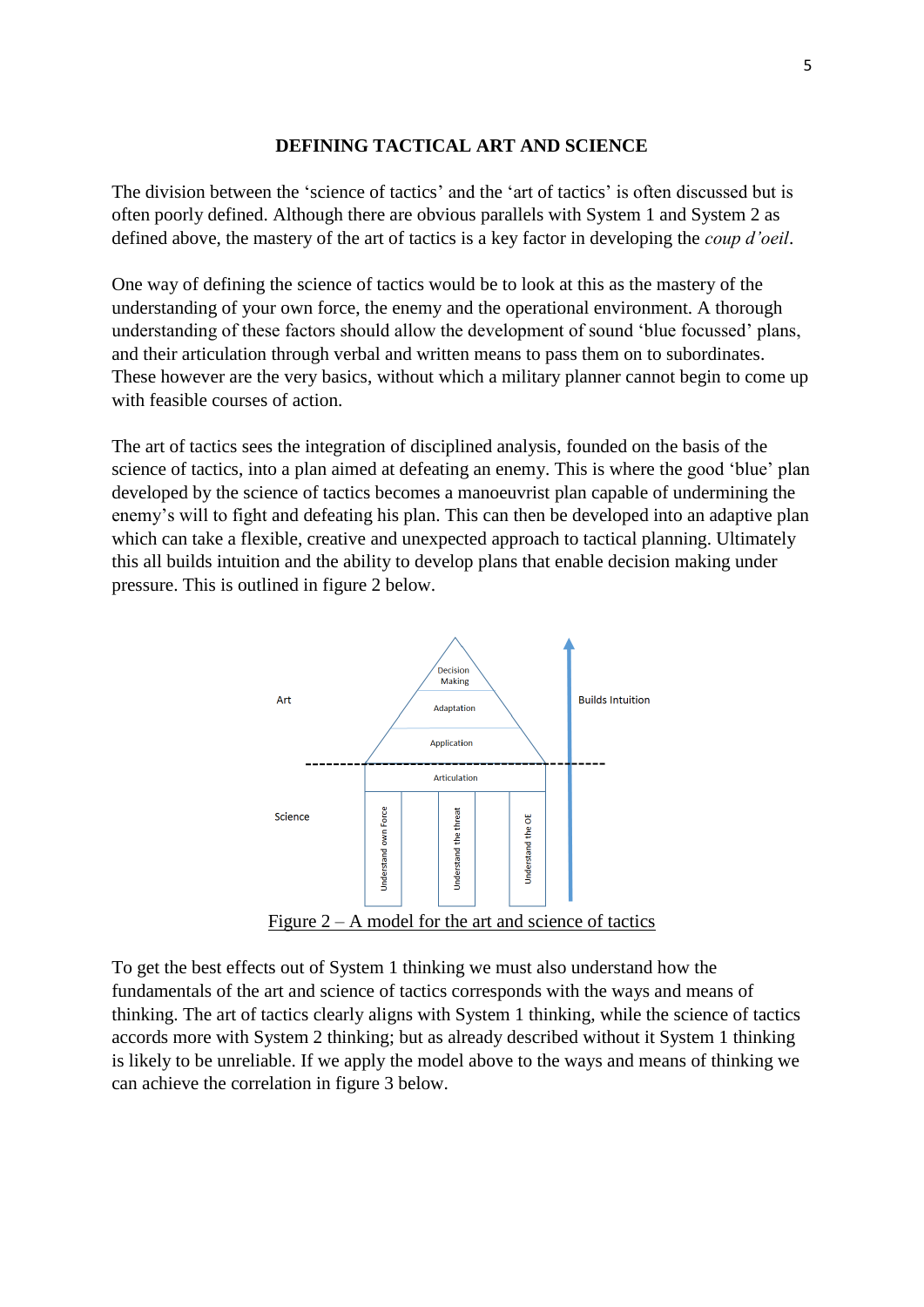

## Figure 3 – Ways and Means of Thinking synthesised with the Art and Science of Tactics

# **STRUGGLING WITH SYSTEM 2**

While the western world currently lacks the kind of opportunities for widespread military experience that gave rise to the Great Captains of History, we will need to rely on System 2 thinking to prime the commanders of the future. However it is clear that the majority of Army officers, warrant officers and NCOs are relatively uncomfortable with using systematic planning processes; in Australia's case the Military Appreciation Process (MAP) $^{8}$ .

In many ways formal military planning is just plain hard work and the temptation is always there to avoid using the process and use something less formal. We know from the research done on System 2 thinking why this is the case; planning, like any System 2 activity has its own distinct physiological reaction. Combine this with what seems to be an increasingly time-poor generation of officers and NCOs, and it drives a lack of familiarity and ease with the MAP outside of formal training environments. As a result most planners struggle with regular use of the MAP in their regular work environment and especially when on courses.

For example the Combat Officers' Advanced Course (COAC) is Army's premier tactics course and is a watershed point in the careers of the armour, artillery, engineer, infantry and aviation captains who attend it. Yet at the start of this course, despite a focused pre-course, there are relatively few trainees who produce good plans and many who struggle with the process to achieve the minimum standard. This variance is obviously a result of a number of factors - skill fade, differing experiences, professional mentoring as well as the obvious personal characteristics and drive - which mark an individual's journey to 'Professional Mastery'. Yet these officers have already progressed through a thorough range of leadership, staff and regimental/corps specific courses which all utilise the MAP as their planning tool.

Seven weeks later however within a simulated Brigade, Battle Group and Combat Team construct they are able to cope with significant complexity and non-linear injects into the planning process. So how does it achieve this? While it may be tempting to ascribe this result

<sup>8</sup> Land Warfare Doctrine 5-1-4 *The Military Appreciation Process*

**.**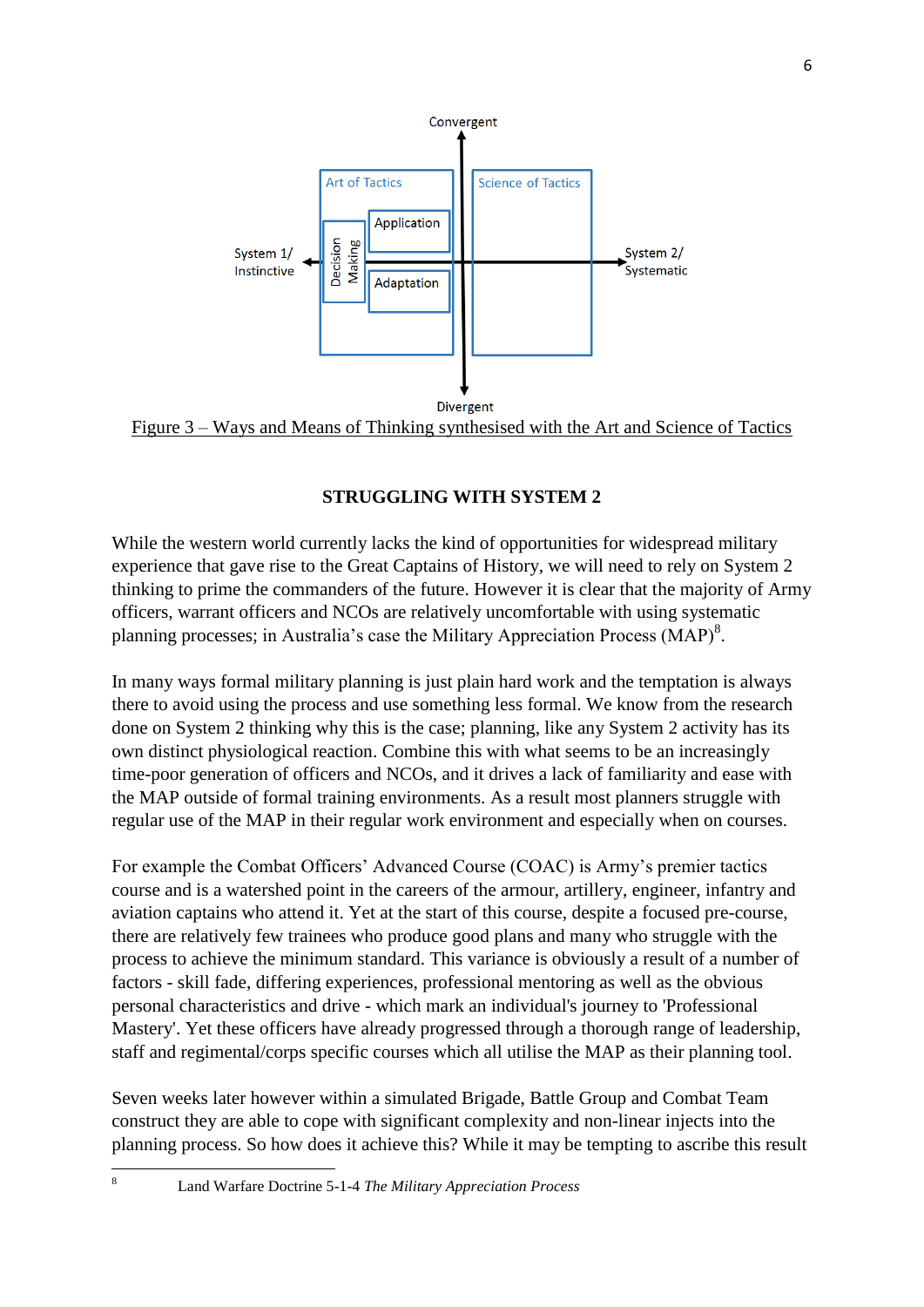to the standard of instruction and the investment Army makes into the course, the truth is likely somewhat more prosaic.

COAC combines the conduct of lessons, Quick Decision Exercises, Tactical Exercises Without Troops (TEWTs), simulation and historical vignettes in a combined arms environment. One of its key strengths is the sheer repetition of planning serials that force the trainees to repeat the planning process in a variety of different ways. Detailed assessment and feedback ensure that this process is valid and adds value to result in workable plans. By the end of the course they are not only refreshed on the MAP but become used to applying it in both expansive and reductive ways to achieve their required outcomes. The use of simulation in the process also ensures that worthwhile plans are the key outcomes, rather than slavish adherence to the planning process.

While performing well on COAC certainly doesn't result in a tactician who will rival Napoleon, it does produce officers who are significantly more comfortable in planning and execution of tasks than they were at the start of the course.

#### **WEAPONISING SYSTEM 1**

So while understanding the outline of the theory and with an example of a process that seems to work how do we 'weaponise' System 1 thinking to enable Fast Planning? The obvious answer is by getting good at Slow Planning first, building a comprehensive knowledge of the science of tactics, and then testing the results.

To be good at any variety of formal planning it is vital to know the actual planning tools intimately first. The MAP for example cannot be used only for courses or set piece exercises and must be used as a matter of routine to ensure the utmost familiarity is gained with it. Once familiar it is then easier to shape the process to more complex or more time-pressured scenarios. This is just another application of the System 2/System 1 model and can be done in conjunction with a thorough understanding of the factors described in the sections above.

The next step is to build knowledge of the activities being undertaken, and here the review and instruction of doctrine comes into play. Doctrine is itself a distillation of best practice and historical example and should assist in moving to a convergent thought process by reducing factors that lack relevance. The review of historical examples and vignettes will also better allow the internalisation of doctrine to real life examples.

This will then allow the conduct of deliberate TEWTs where a slow and systematic exploration of a specific tactical action or operation can be completed. This will allow the development of a better and in-depth understanding, which needs to be reinforced with good mentoring and feedback of the TEWT. This can then be supplemented by the conduct of Tactical and Quick Decision Exercises with increasing time constraints beginning the movement from System 2 into System 1 thinking.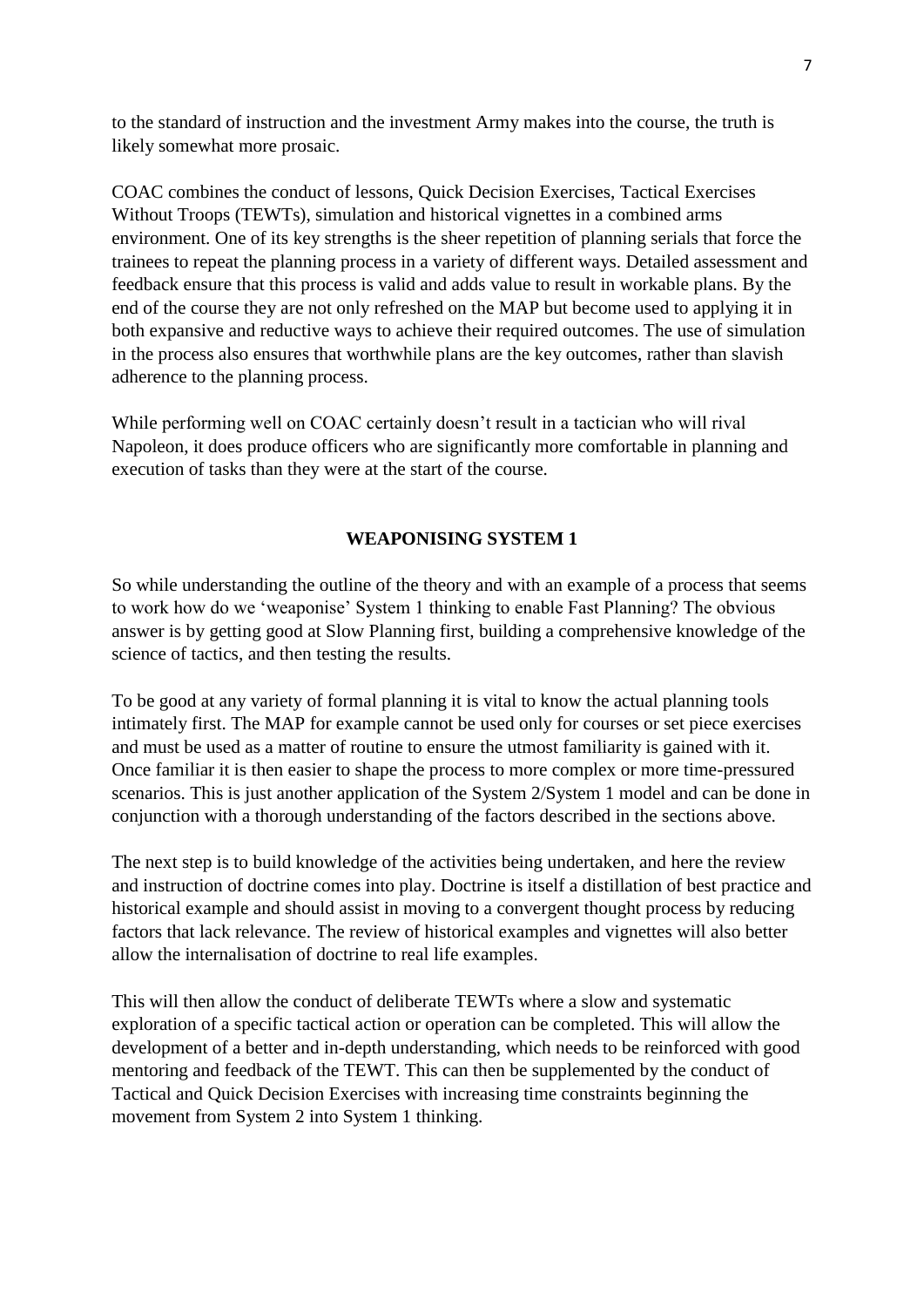Once these foundations are laid planning can be put to the test through field exercises or simulation to ground; the theoretical practice in practical execution. Depending on the complexity of the plan it may only be possible to 'micro task' and 'box' the key tasks of the wider planning activity. Simulation, where available and acknowledging its limitations, can work well here as it can allow scenarios to be quickly played through in a number of different variations.

A key factor here is repetition and the constant practice of System 2 thinking and systematic planning in a range of scenarios built throughout the unit training year. This not only supports the development of leaders, but also is good training for staff and builds cohesion in planning teams. Most important is the requirement for effective feedback to ensure that the right results are being achieved with effective System 1 planning and execution, and an understanding of the art of tactics is developed.

The selection of training methods can be aligned to the diagram we have previously seen and used to help select the right methods in building towards the practice of System 1/Convergent thinking. This is shown in Figure 4 below:



Figure 4 – Tactical Instruction Methods

It should be obvious that none of this is revolutionary, and is only one potential approach. Indeed there is nothing outlined in the paragraphs above that should not be in any wellorganised unit training program. It is also obvious that across Army, with a few honourable exceptions, this kind of training is not being conducted with any depth or rigour and is the exception not the rule.

So why is this the case? The key factor is the lack of time to think and analyse across units in order to prepare well-thought-through and in-depth training (which itself is a System 2 focused task). Army in particular has become so time-poor that training for the conduct of planning has been moved into the realm of 'Professional Military Education' at best and relegated to monthly CO's hours. How to win back training time is outside the scope of this